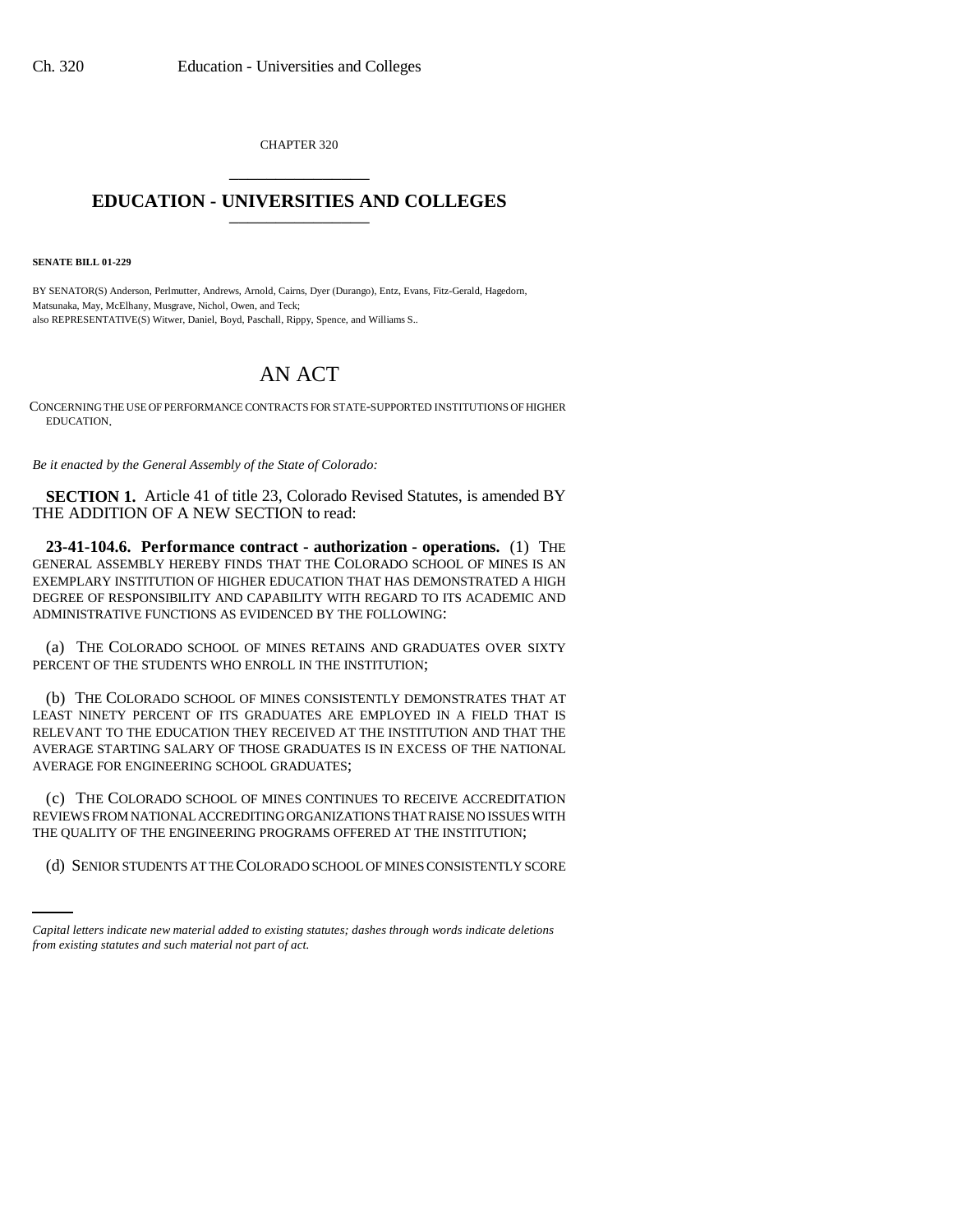ABOVE THE NATIONAL AVERAGE ON A STANDARDIZED EXAM FOR ENGINEERING SCHOOL STUDENTS;

(e) OVER SEVENTY-FIVE PERCENT OF THE UNDERGRADUATE STUDENTS AT THE COLORADO SCHOOL OF MINES RECEIVE SOME FORM OF FINANCIAL AID;

(f) THE COLORADO SCHOOL OF MINES HAS AN ENDOWMENT THAT PLACES IT AMONG THE TOP FIFTEEN PUBLIC INSTITUTIONS OF HIGHER EDUCATION IN THE AMOUNT OF ENDOWMENT PER STUDENT.

(2) FOR THE REASONS SPECIFIED IN SUBSECTION (1) OF THIS SECTION, THE GENERAL ASSEMBLY HEREBY AUTHORIZES THE COLORADO SCHOOL OF MINES TO OPERATE PURSUANT TO A PERFORMANCE CONTRACT, AS DESCRIBED IN THIS SECTION, WITH THE COLORADO COMMISSION ON HIGHER EDUCATION. THE COLORADO SCHOOL OF MINES SHALL OPERATE PURSUANT TO A PERFORMANCE CONTRACT FOR THE PERIOD SPECIFIED IN SUBSECTION (4) OF THIS SECTION.

(3) BEGINNING JULY 1, 2001, THE BOARD OF TRUSTEES OF THE COLORADO SCHOOL OF MINES SHALL NEGOTIATE A PERFORMANCE CONTRACT WITH THE COLORADO COMMISSION ON HIGHER EDUCATION THAT SHALL SPECIFY THE PERFORMANCE GOALS THAT THE INSTITUTION SHALL ACHIEVE DURING THE PERIOD THAT IT OPERATES UNDER THE PERFORMANCE CONTRACT. COMPLIANCE WITH THE GOALS SPECIFIED IN THE PERFORMANCE CONTRACT SHALL BE IN LIEU OF COMPLIANCE WITH THE REQUIREMENTS OF THE "HIGHER EDUCATION QUALITY ASSURANCE ACT", ARTICLE 13 OF THIS TITLE, AND THE COLORADO SCHOOL OF MINES SHALL THEREFORE BE EXEMPT FROM THE REQUIREMENTS OF SAID ACT WHILE OPERATING PURSUANT TO THE PERFORMANCE CONTRACT. THE SPECIFIED GOALS SHALL BE MEASURABLE AND SPECIFIC TO THE COLORADO SCHOOL OF MINES' ROLE AND MISSION AND SHALL INCLUDE, AT A MINIMUM, THE FOLLOWING ISSUES:

(a) APPROPRIATE LEVELS OF STUDENT ENROLLMENT, TRANSFER, RETENTION, AND GRADUATION RATES, AND INSTITUTIONAL PROGRAMS SPECIFICALLY DESIGNED TO ASSIST STUDENTS IN ACHIEVING THEIR ACADEMIC GOALS;

(b) STUDENT SATISFACTION AND STUDENT PERFORMANCE AFTER GRADUATION, INCLUDING EMPLOYMENT AND ENROLLMENT IN GRADUATE PROGRAMS;

(c) ASSESSMENT OF THE QUALITY OF THE INSTITUTION'S ACADEMIC PROGRAMS, INCLUDING ASSESSMENT BY EXTERNAL REVIEWERS SUCH AS ACCREDITATION BOARDS AND EMPLOYERS AND CONSIDERATION OF STUDENT PERFORMANCE ON NATIONAL EXAMINATIONS;

(d) INCREASING FINANCIAL SUPPORT TO SUSTAIN AND ENHANCE ESSENTIAL FUNCTIONS THAT ARE PARTIALLY STATE FUNDED, INCLUDING:

(I) EDUCATION, INDUSTRIAL, AND FEDERAL RESEARCH CAPABILITIES AND COMPETITIVENESS;

(II) STUDENT FINANCIAL AID;

(III) CAPITAL CONSTRUCTION; AND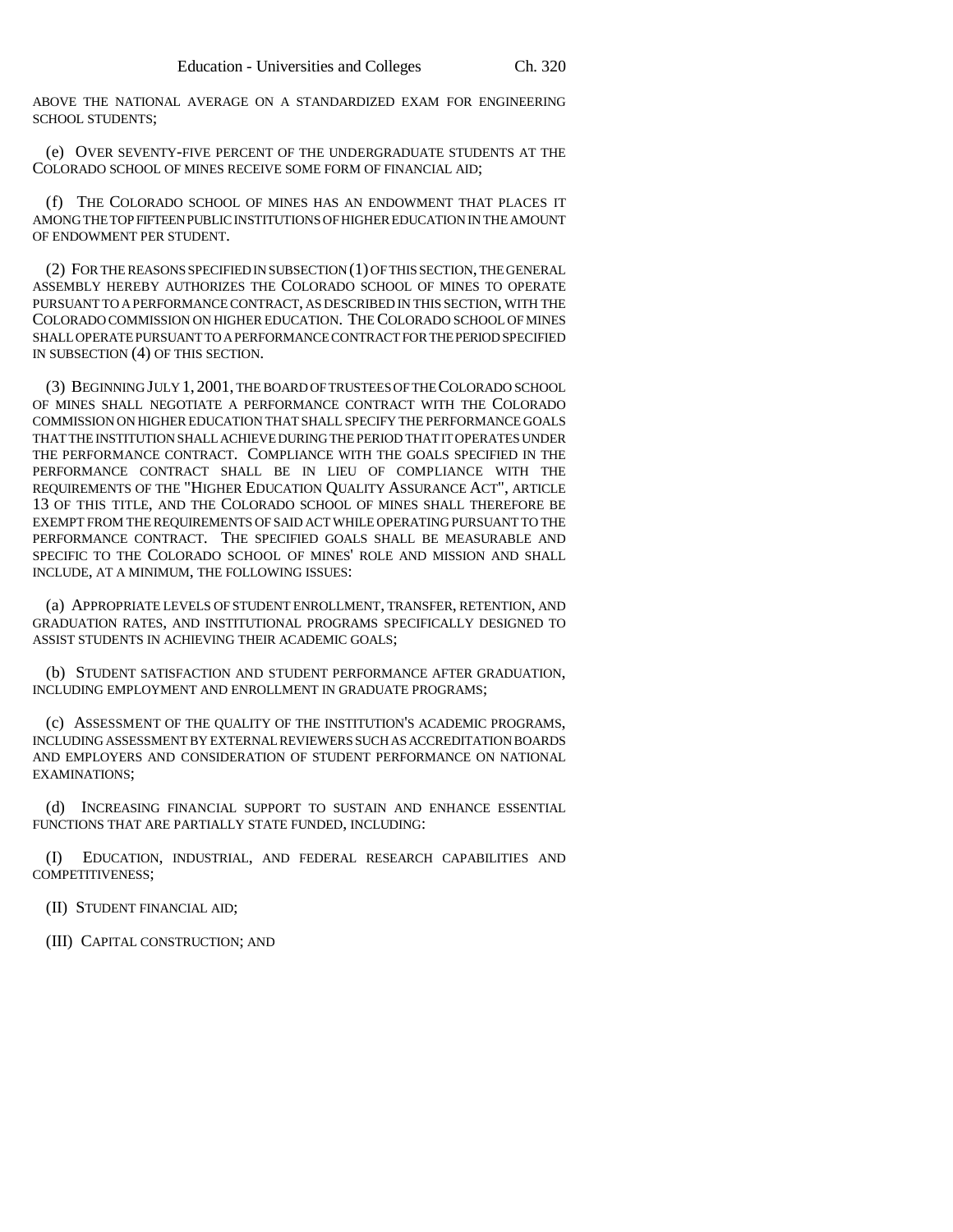## (IV) TECHNOLOGICAL ADVANCEMENTS.

(4) THE PERFORMANCE CONTRACT NEGOTIATED PURSUANT TO THIS SECTION SHALL NOT TAKE EFFECT UNTIL APPROVED BY A JOINT RESOLUTION ADOPTED BY THE GENERAL ASSEMBLY. THE GROUNDS FOR REJECTION OF THE PERFORMANCE CONTRACT SHALL INCLUDE THE EFFECT OF THE PROVISIONS OF THE CONTRACT ON THE FUNDING FOR THE COLORADO SCHOOL OF MINES AND FUNDING FOR THE STATEWIDE SYSTEM OF HIGHER EDUCATION. AS EARLY AS POSSIBLE DURING THE 2002 REGULAR SESSION, THE COLORADO COMMISSION ON HIGHER EDUCATION SHALL PRESENT THE FINALIZED PERFORMANCE CONTRACT AT A JOINT SESSION OF THE EDUCATION COMMITTEES OF THE SENATE AND THE HOUSE OF REPRESENTATIVES AND THE JOINT BUDGET COMMITTEE OF THE GENERAL ASSEMBLY. THE MEMBERS OF THE EDUCATION COMMITTEES AND THE MEMBERS OF THE JOINT BUDGET COMMITTEE SHALL REVIEW THE FINANCIAL EFFECT OF THE PROVISIONS OF THE CONTRACT WITH REGARD TO FUNDING FOR THE COLORADO SCHOOL OF MINES OR FUNDING FOR THE STATEWIDE SYSTEM OF HIGHER EDUCATION AND MAY RECOMMEND CHANGES TO THE TERMS OF THE PERFORMANCE CONTRACT OR RENEGOTIATION OF THE PERFORMANCE CONTRACT. IF A MAJORITY OF THE MEMBERS OF THE EDUCATION COMMITTEES AND THE MEMBERS OF THE JOINT BUDGET COMMITTEE APPROVE THE TERMS OF THE PERFORMANCE CONTRACT, THE CHAIRMEN OF THE EDUCATION COMMITTEES, IN COOPERATION WITH THE JOINT BUDGET COMMITTEE, SHALL SPONSOR A JOINT RESOLUTION TO RECOGNIZE AND APPROVE THE PERFORMANCE CONTRACT. THE PERFORMANCE CONTRACT SHALL BE DEEMED APPROVED UPON FINAL PASSAGE OF SAID JOINT RESOLUTION. THE SCHOOL OF MINES SHALL OPERATE PURSUANT TO THE PERFORMANCE CONTRACT BEGINNING ON THE DATE THE PERFORMANCE CONTRACT IS APPROVED AND CONTINUING THROUGH JUNE 30, 2011.

(5) WHILE OPERATING PURSUANT TO THE PERFORMANCE CONTRACT NEGOTIATED PURSUANT TO THIS SECTION, THE BOARD OF TRUSTEES OF THE COLORADO SCHOOL OF MINES:

(a) SHALL CONTINUE TO OPERATE AS THE GOVERNING BOARD FOR THE INSTITUTION. IN ADDITION, THE GOVERNOR MAY APPOINT ADDITIONAL ADVISORY MEMBERS TO THE BOARD TO SUSTAIN AND ENHANCE THE ROLE AND MISSION OF THE COLORADO SCHOOL OF MINES. ANY ADDITIONAL MEMBERS OF THE BOARD OF TRUSTEES SHALL SERVE AS NON-VOTING MEMBERS OF THE BOARD AND BE REPRESENTATIVE OF NATIONAL AND INTERNATIONAL INDUSTRIES AND RESEARCH AND ACADEMIC INSTITUTIONS. THE ROLE OF ANY SUCH ADVISORY MEMBERS SHALL BE TO IMPROVE THE TRUSTEES' OPPORTUNITIES TO DEVELOP AND ENRICH THE ACADEMIC AND RESEARCH PROGRAMS AT THE INSTITUTION.

(b) NEED NOT CONSULT WITH NOR OBTAIN APPROVAL FROM THE COLORADO COMMISSION ON HIGHER EDUCATION TO CREATE, MODIFY, OR ELIMINATE ACADEMIC AND VOCATIONAL PROGRAMS OFFERED BY THE COLORADO SCHOOL OF MINES, SO LONG AS SUCH CREATIONS, MODIFICATIONS, AND ELIMINATIONS ARE CONSISTENT WITH THE INSTITUTION'S STATUTORY ROLE AND MISSION;

(c) (I) SHALL HAVE SOLE AUTHORITY TO ESTABLISH RESIDENT AND NONRESIDENT TUITION RATES FOR THE COLORADO SCHOOL OF MINES; EXCEPT THAT THE ANNUAL PERCENTAGE INCREASE IN RESIDENT TUITION RATES SHALL NOT EXCEED A PERCENTAGE EQUAL TO TWO TIMES THE RATE OF THE PERCENTAGE CHANGE IN THE